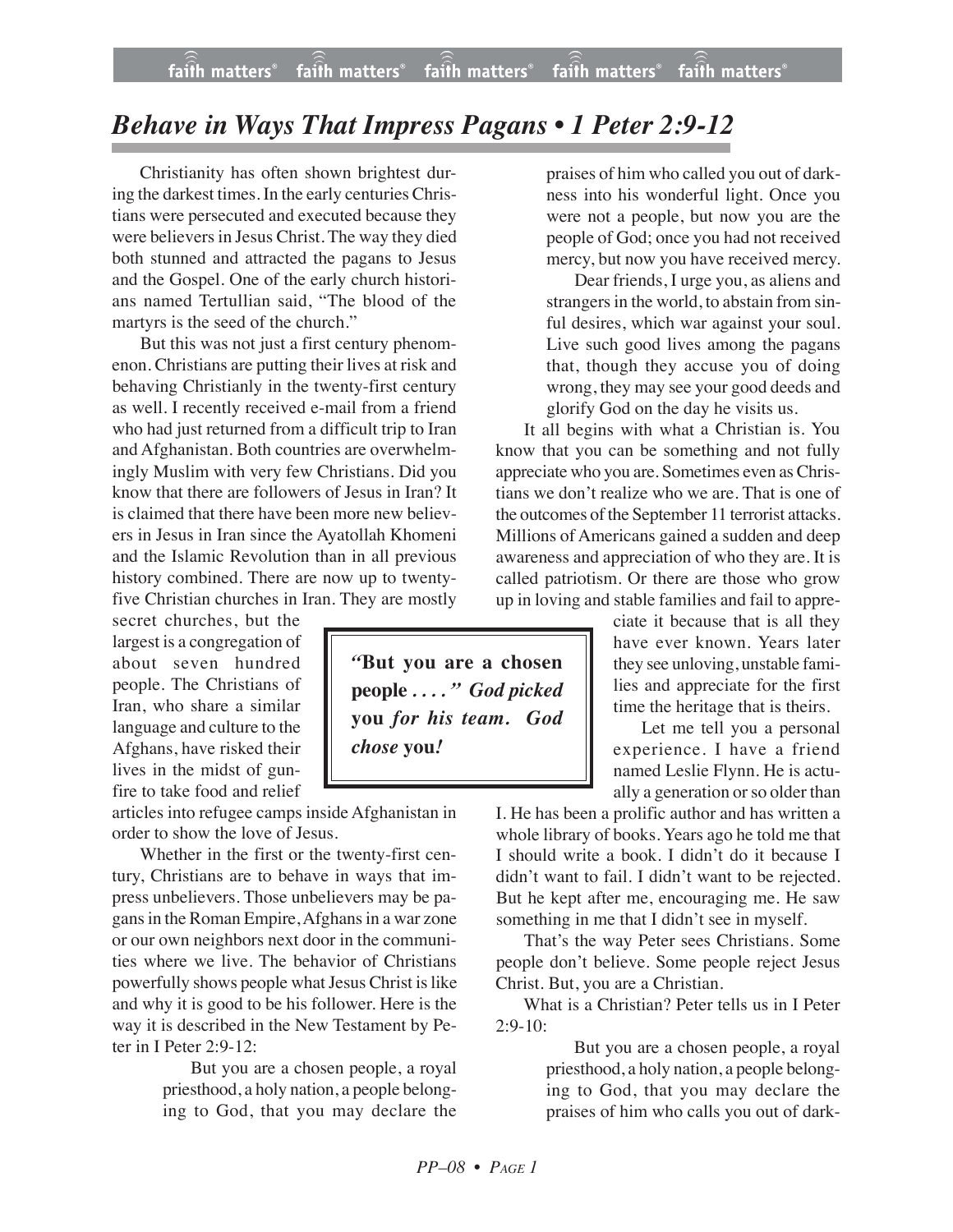## **faith matters® faith matters® faith matters® faith matters® faith matters®** ))) ))) ))) faith matters $^{\circ}$  faith matters $^{\circ}$ faith matters<sup>®</sup>

ness into his wonderful light. Once you were not a people, but now you are the people of God; once you had not received mercy, but now you have received mercy.

That is you he is talking about! If you are a Christian every one of these adjectives describes who you are. You are chosen. God chose you to be on his team!

I have never been a very good athlete. I did get a varsity letter in high school, but barely. I certainly wasn't as good at sports as many others when growing up. I remember how painful it was in grade school when they picked teams during gym classes. It could be awful not being picked. You stand there as two teams are created, seeing the camaraderie build as the teams are selected. You wait—hoping you will not be the last one chosen. There were a few times when I was picked first. Not because I was good but because a friend was doing the choosing. It felt great! I was important. I was included. It made me want to do my very best.

"*But you are a chosen people* . . . . " God picked *you* for his team. God chose *you*! Not because you are good but because he likes you. God loves you. God chose you.

*You are a royal priesthood.* You know what it is like to get caught up in a company's voicemail system. You push all the numbers and then go around in circles. You can never get through to the person you need to talk to.

Every Christian is a priest to God. That means that every Christian has direct access to God himself. It's like being given God's private phone number. It's like having the PIN number of God so that you can get right through. And you are not just an ordinary priest; you are a royal priest. You are part of the family of Jesus Christ the King. You have the key to the palace and direct access to God himself.

*You are a holy nation.* "Holy" means "different". Christians are different in that we are like God. We belong to a nation of God-like citizens. That means that we don't quite look like, think like or act like everybody else.

At the Olympic games every athlete wears the name and the flag of the nation he or she represents. It is considered an honor to compete for Norway, Spain, Germany, Japan, China or the United States of America.

If you are a Christian you are in the Olympics of life as a citizen of heaven. That means that you wear the name and flag of God. How totally impressive! What an indescribable honor!

*You are a chosen people, a royal priesthood, a holy nation, a people belonging to God.* There is enormous value in belonging to God.

Suppose I held up a pen and asked you how much you think it is worth. If it were a Bic you would say one dollar. If it were a Mont Blanc you might guess more than \$100 dollars. If I told you this pen used to belong to George Washington, Abraham Lincoln or John Kennedy you might guess \$10,000. What's the difference? Same pen. Same ink. The value is determined by who owned it.

Christians belong to God. We are worth more than money could ever buy. We are worth billions of dollars and much more. We belong to God!

We are Christians! We praise God because he made us into Christians. We once were in total darkness. We were sinners; lost. We didn't have an outside chance. We were nobody. We needed mercy but we hadn't received mercy. Then everything changed! We became Christians. God gave us mercy, life, salvation, purpose and more. It is an extraordinary transformation to become a Christian.

*You are something special*. But perhaps you don't feel so special. There are days when you feel unimportant, unappreciated and just plain lousy. But let me say something directly but kindly. How we feel is not important. If you have accepted Jesus as your Savior and Lord, if you are a Christian, this is what you are whether you feel like it nor not. (Some people win the lottery but don't feel rich. Some people—after their wedding—don't feel married. A woman may be pregnant but not feel pregnant.) The best advice is to start feeling the way you are because being a Christian is a very good thing.

> But you are a chosen people, a royal priesthood, a holy nation, a people belong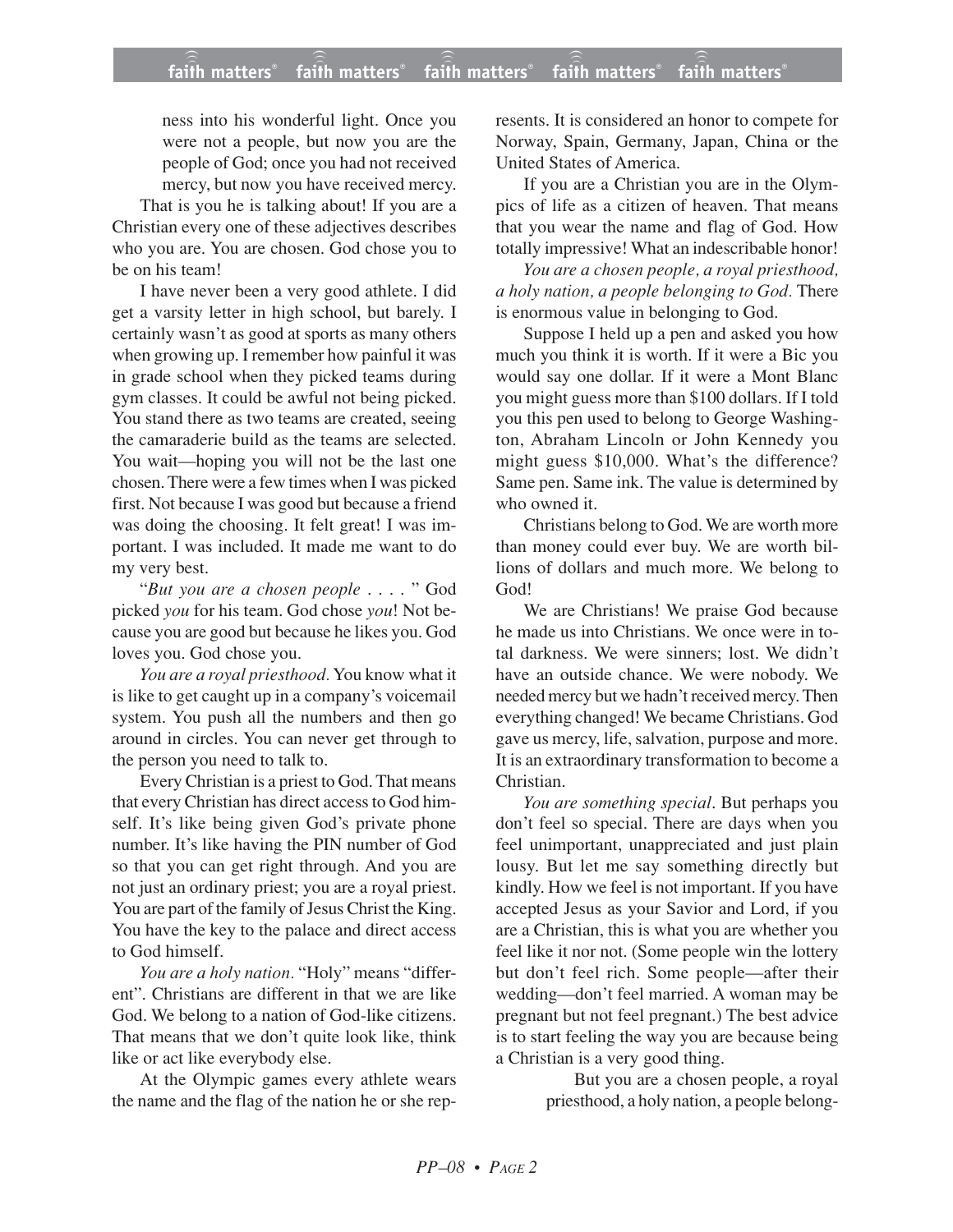ing to God, that you may declare the praises of him who called you out of darkness into his wonderful light. Once you were not a people, but now you are the people of God; once you had not received mercy, but now you have received mercy. (I Peter 2:9-10)

That is who you are. That's what a Christian is. But now let's check out what a Christian does:

Dear friends, I urge you, as aliens and strangers in the world, to abstain from sinful desires, which war against your soul. Live such good lives among the pagans that, though they accuse you of doing wrong, they may see your good deeds and glorify God on the day he visits us.

If we are Christians then we ought to live as Christians. It wouldn't make any sense to behave like "unbelievers". It wouldn't be good to behave as if we weren't on God's team, as if we weren't priests, as if we were citizens of some other nation, as if we didn't belong to God.

As citizens of heaven we are visitors on earth. While we are visiting here God does not want us to cave in to our sinful desires. We probably all know what this means—it's doing those things we all think about doing but know we shouldn't do.

Do you ever want to steal? Do you ever feel like lying? Do you think about having an affair? Would you like to hate people because of their

race or religion? Do you want to hold on to resentment against someone who offended you? How about ripping off some poor people so that you can get

ahead? And then there is greed, envy, profanity, obscenity, pride and violence. What did I forget? What are the sinful desires that tempt your head and heart? What would you do if you weren't a Christian but shouldn't do because you are a Christian?

Don't do it! Don't surrender to sinful desires. These desires are at war against our souls. They are out to attack our souls and destroy us. There is simply no place for evil in the life of a Christian. So, make every effort to keep evil out.

There is another reason for us to avoid evil and do good. It's not just for us; it's for the reputation of God. Since Christians wear the label *Christ-*ian, everything we say and do reflects on Jesus Christ. Before we act with good behavior or with bad behavior we need to think about how it makes God look. It's not just about our happiness, our comfort, our career, our car, our family, our school and our lives. We are Christians—everything we say and do reflects on Jesus.

When someone wears a uniform every word and action reflects upon that company. What do you think if you are treated well or treated poorly by a person wearing a uniform for UPS, Northwest Airlines or McDonalds? Your attitude toward the company is determined by the behavior of the representatives of the company.

Christians wear the uniform of God. Everything we say and do either makes God look good or makes God look bad. As Christians we want to make God look good. In fact, to "glorify God" means to make God look good.

There are two ways to make God look good: don't do bad things; do good things. So, what makes God look good? Praying for our neighbors; standing against racism at work; giving money to feed the hungry; babysitting for free for a friend who is broke; helping someone who is looking for a job to get an interview at the company where we work; forgiving a relative who

> has treated us unfairly and really doesn't care; sticking with a marriage that is bad and trying to make it good. These are all

ways that we can make God look very good.

Does this mean that unbelievers will become Christians? Will they be impressed? They may be; but they may not be. That is not what should determine our behavior. We should avoid evil and do good because we are Christians regardless of how other people respond. Remember, Peter says in I Peter 2:11-12:

> Dear friends, I urge you, as aliens and strangers in the world, to abstain from sin-

*We are Christians—everything we say and do reflects on Jesus.*